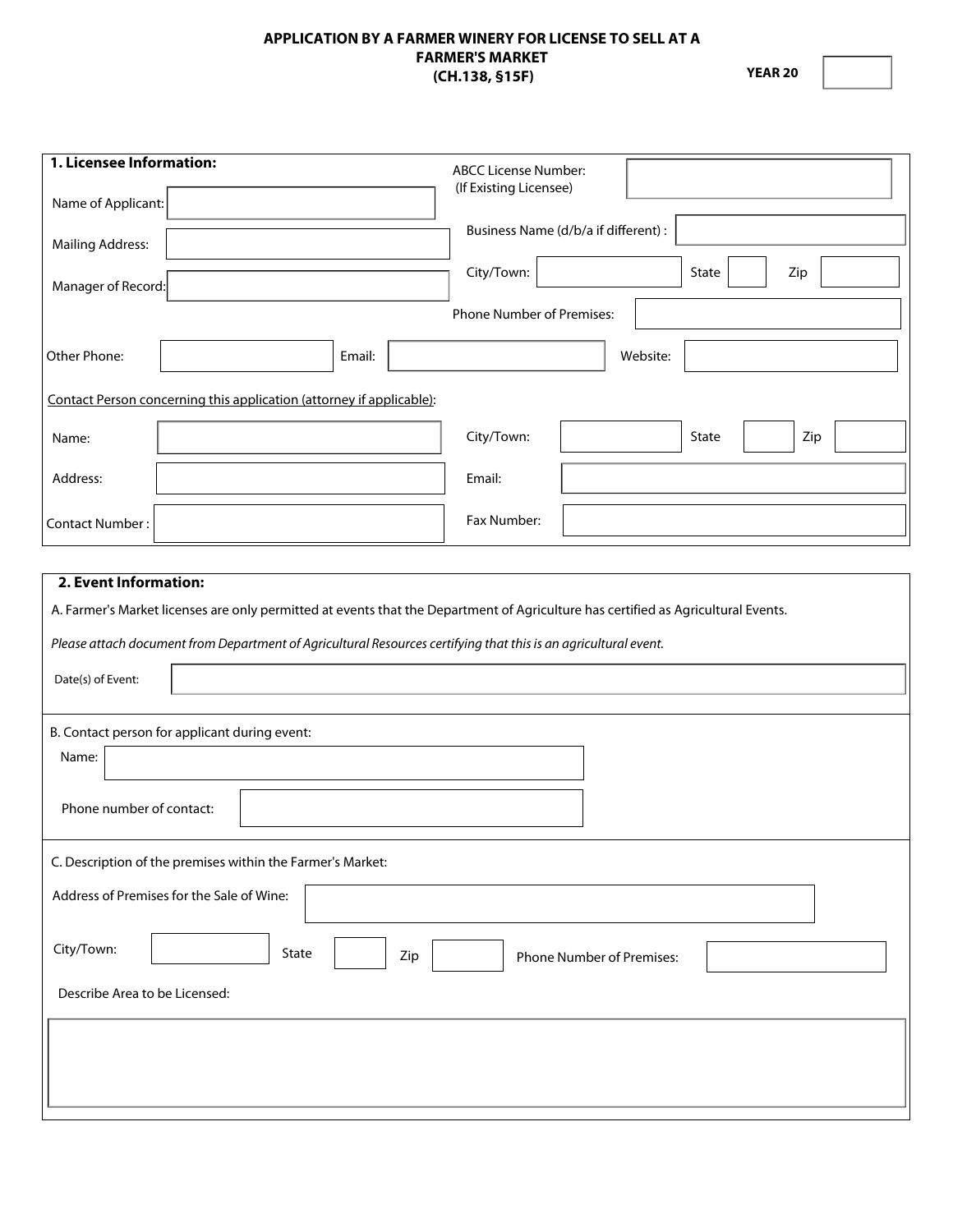### **APPLICATION FOR LICENSE BY A FARMER WINERY TO SELL AT A FARMER'S MARKET (CH.138, §15F)**

| 3. Existing License(s) to Manufacture, Export and Sell at Retail:<br>List the license(s) you hold which authorize the manufacture, exportation and retail sale of wine to consumers: (Attach a copy of each license) |                                                                                                                                        |  |                            |  |
|----------------------------------------------------------------------------------------------------------------------------------------------------------------------------------------------------------------------|----------------------------------------------------------------------------------------------------------------------------------------|--|----------------------------|--|
|                                                                                                                                                                                                                      |                                                                                                                                        |  |                            |  |
| Name                                                                                                                                                                                                                 | License Type                                                                                                                           |  | License Address            |  |
|                                                                                                                                                                                                                      |                                                                                                                                        |  |                            |  |
|                                                                                                                                                                                                                      |                                                                                                                                        |  |                            |  |
|                                                                                                                                                                                                                      |                                                                                                                                        |  |                            |  |
|                                                                                                                                                                                                                      | $\vert$ 4. Are you providing, without charge, samples of wine to prospective customers?                                                |  | Yes<br>$No \ \Box$         |  |
|                                                                                                                                                                                                                      | Section 15F specifically requires that "all samples of wine shall be served by an agent, representative or solicitor of the licensee." |  |                            |  |
|                                                                                                                                                                                                                      | A. If yes, please provide names and addresses of all agents, representatives and solicitors:                                           |  |                            |  |
| <b>Name</b>                                                                                                                                                                                                          | <b>Address</b>                                                                                                                         |  | <b>ABCC License Number</b> |  |
|                                                                                                                                                                                                                      |                                                                                                                                        |  |                            |  |
|                                                                                                                                                                                                                      |                                                                                                                                        |  |                            |  |
|                                                                                                                                                                                                                      |                                                                                                                                        |  |                            |  |
|                                                                                                                                                                                                                      |                                                                                                                                        |  |                            |  |
|                                                                                                                                                                                                                      |                                                                                                                                        |  |                            |  |
| <b>B. Proof of Age for Sale to Consumers:</b>                                                                                                                                                                        |                                                                                                                                        |  |                            |  |
|                                                                                                                                                                                                                      | Please identify all methods by which you will obtain proof of age before providing samples or making any sales of wine to consumers :  |  |                            |  |
|                                                                                                                                                                                                                      |                                                                                                                                        |  |                            |  |
|                                                                                                                                                                                                                      |                                                                                                                                        |  |                            |  |
|                                                                                                                                                                                                                      |                                                                                                                                        |  |                            |  |
|                                                                                                                                                                                                                      |                                                                                                                                        |  |                            |  |

#### **5. Transportation and Delivery:**

Please identify in detail all persons or businesses that are licensed under M.G.L. c. 138, §22 that will be making any delivery of wine on your behalf to the Farmer's Market in Massachusetts.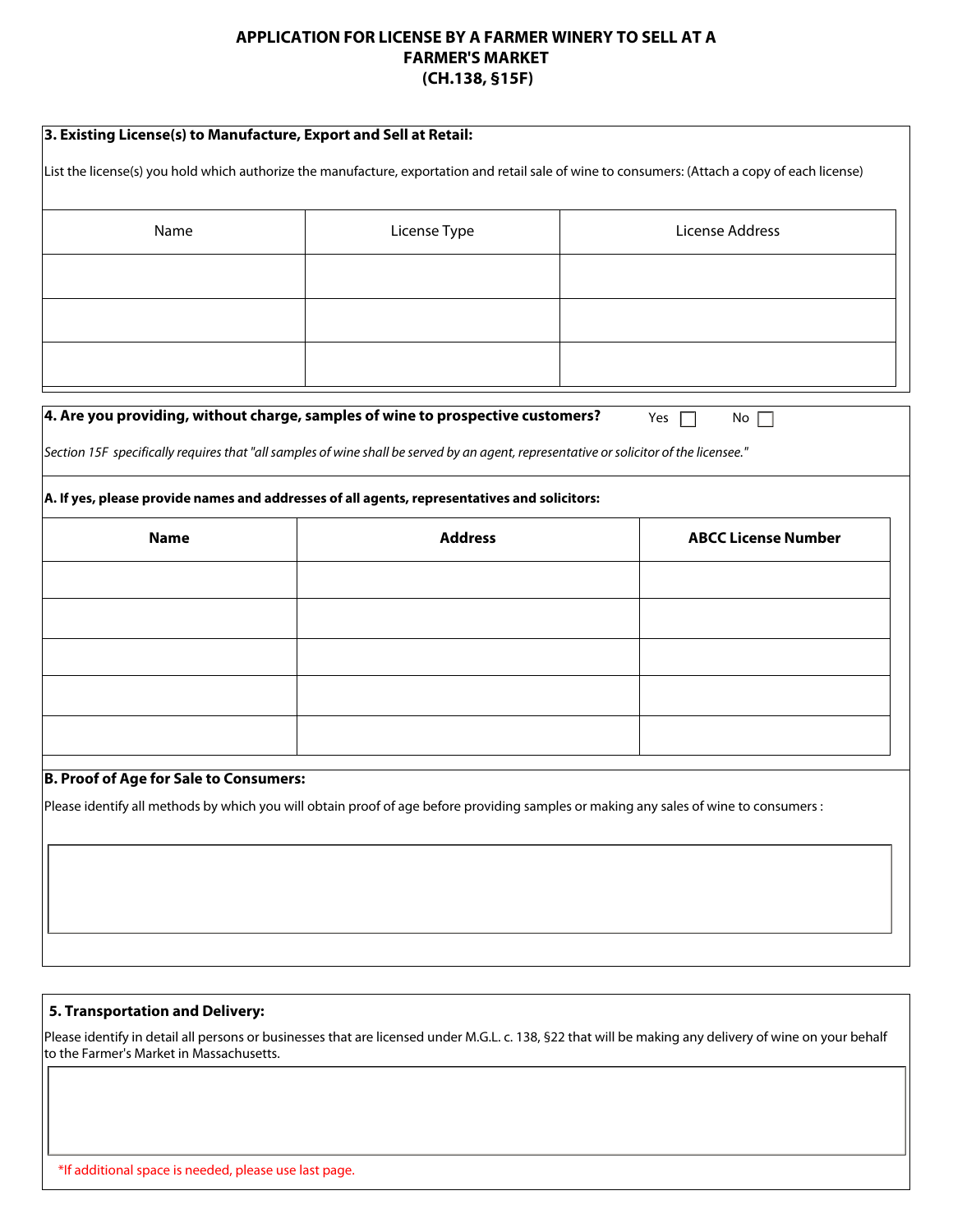### **APPLICATION FOR LICENSE BY A FARMER WINERY TO SELL AT A FARMER'S MARKET (CH.138, §15F)**

| 6. Safety and Tax Registration:                                                         |               |                           |  |
|-----------------------------------------------------------------------------------------|---------------|---------------------------|--|
| Yes $\Box$<br>Has the Farmer's Market registered with the Food and Drug Administration? | No $\lceil$ , | <b>Registration Date:</b> |  |
|                                                                                         |               |                           |  |

## **7. Disclosure of License Disciplinary Action:**

| If yes, list said interest below: |         | Have any of the your licenses to sell alcoholic beverages ever been suspended, revoked or cancelled?<br>Yes [<br>No |
|-----------------------------------|---------|---------------------------------------------------------------------------------------------------------------------|
| Date                              | License | Reason why license was Suspended, Revoked or Cancelled                                                              |
|                                   |         |                                                                                                                     |
|                                   |         |                                                                                                                     |
|                                   |         |                                                                                                                     |
|                                   |         |                                                                                                                     |

**Pursuant to M.G.L. Ch. 62C, Sec. 49A, I certify under the penalties of perjury that, I have filed all state tax returns and paid all state taxes required under law. I further understand that each representation in this application is material to the determination of the application and state under penalty of perjury that all statements and representations therein are true.** 

Note: The LLA may require additional information.

| Signature |  |
|-----------|--|
| Title     |  |
| Date      |  |